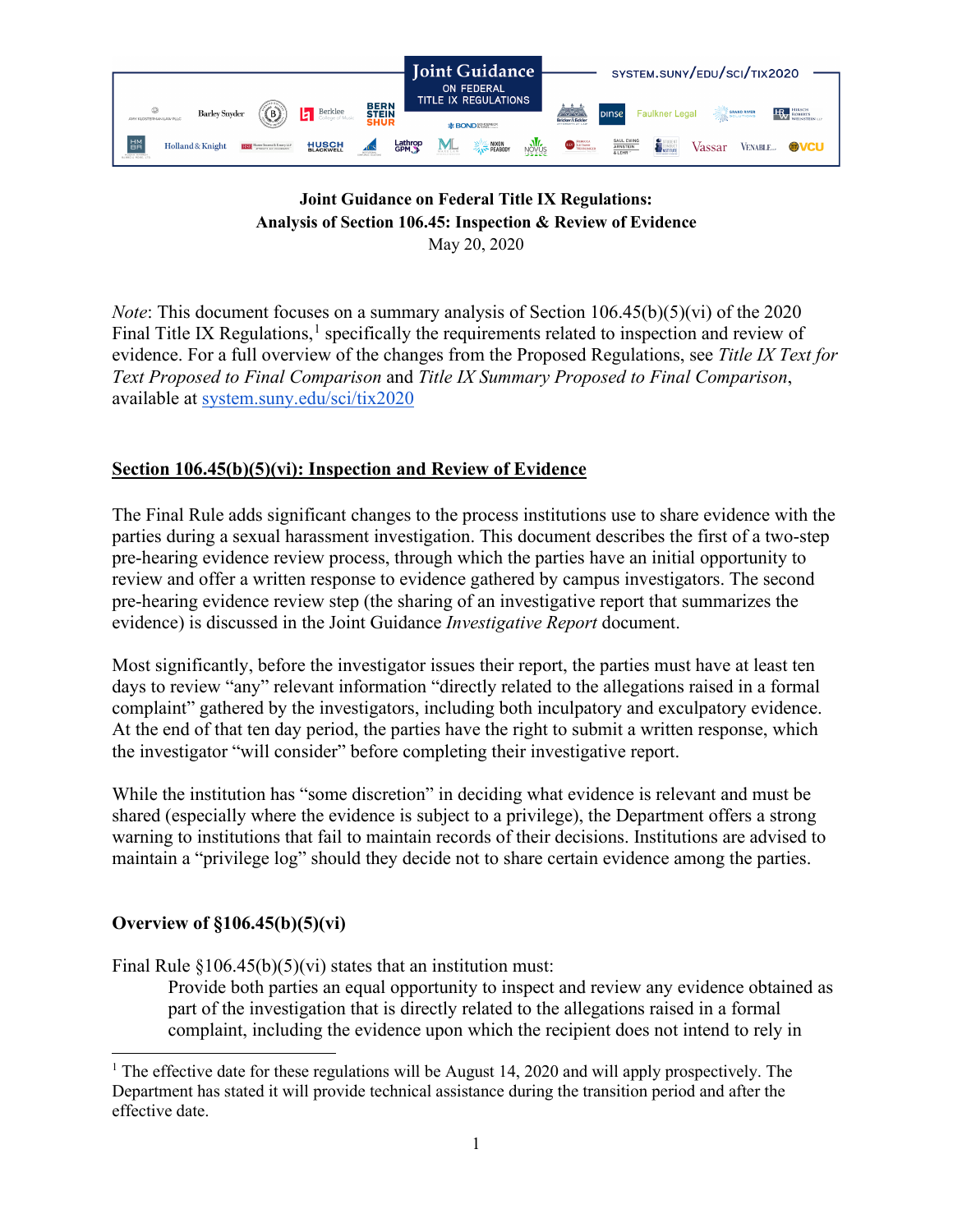reaching a determination regarding responsibility and inculpatory or exculpatory evidence whether obtained from a party or other source, so that each party can meaningfully respond to the evidence prior to conclusion of the investigation. Prior to completion of the investigative report, the recipient must send to each party and the party's advisor, if any, the evidence subject to inspection and review in an electronic format or a hard copy, and the parties must have at least 10 days to submit a written response, which the investigator will consider prior to completion of the investigative report. The recipient must make all such evidence subject to the parties' inspection and review available at any hearing to give each party equal opportunity to refer to such evidence during the hearing, including for purposes of cross-examination.

This section is largely the same as its originating provision in the Notice of Proposed Rulemaking ("NPRM"), except that the final regulations add language stating that the evidence subject to inspection and review must include inculpatory and exculpatory evidence whether obtained from a party or from another source, and institutions may share the evidence in electronic or hard copy (versus the proposed regulations' requirement that evidence be shared only via an electronic file-sharing platform).

### **How must institutions share information with the parties?**

The Department does not require or recommend a particular means of sharing this information, although many institutions have already developed electronic file-sharing protocols in the wake of the Coronavirus/COVID-19 Pandemic to facilitate remote investigations and hearings.

Prior to these Final Regulations, many institutions chose to share a summary of the evidence with the parties for review and response prior to making a determination. These Final Regulations now codify this practice and break it into two separate steps: first, the sharing of the actual evidence, and second, the sharing of an investigative report that summarizes the evidence (discussed in the Joint Guidance *Investigative Report* document).

Other institutions commonly provide pre-hearing access to the evidence, but not actual copies of the documents. This practice apparently cannot continue under the Final Rule: The Department is critical of policies requiring parties "to sit in a certain room in the recipient's facility, for only a certain length of time, with or without the ability to take notes while reviewing the evidence, and perhaps while supervised by a recipient administrator"; such practices "have reduced the meaningfulness of the party's opportunity to review evidence and use that review to further the party's interests." 85 Fed. Reg. 30,026, 30,307 (May 19, 2020).

Instead, the parties must have "a copy" of the evidence in hard copy or digital form, and have to be provided this evidence in a manner compliant with any reasonable request for disability accommodations under applicable law. *Id*. at 30,435. The institution may "choose to share records in a manner that will prevent either party from copying, saving, or disseminating the records," but does not have to, which reflects a change from the NPRM. *Id.*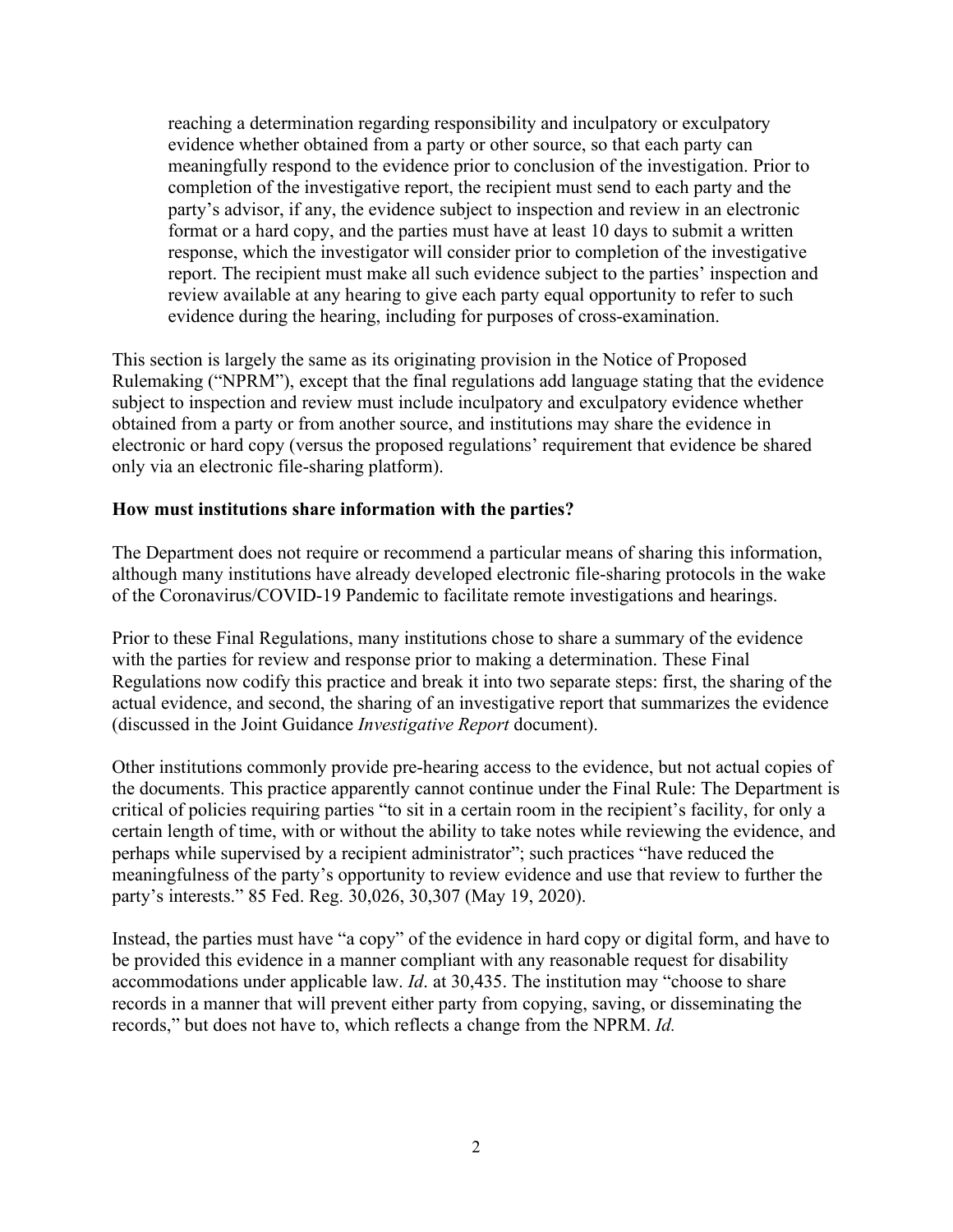#### **What information must be shared?**

With respect to the first step of sharing the actual evidence with parties and their advisors, this provision requires institutions to share evidence that is "directly related to the allegations," even if that evidence will not be relied upon in reaching a determination. This evidence may include material gathered by law enforcement in the course of a concurrent criminal investigation.

Notably, the Preamble distinguishes between information that is "directly related" to the allegations--which must be shared with the parties at this stage in the investigation--and information that is "relevant." As discussed in the sections of this Guidance that address the investigation report, only "relevant" information need be summarized in the investigation report; "relevant" evidence is defined as more narrow in scope than evidence that is "directly related" to the allegations.

In the Preamble, the Department emphasizes the broad scope of the information to be shared with the parties, without any curation by investigator discretion about relevance, explaining that parties should have the opportunity to argue relevance of all the information collected, and that such an opportunity is only possible if the parties first view the entire corpus of information that is directly related to the allegations.

The Department notes that it is

important that at the phase of the investigation where the parties have the opportunity to review and respond to evidence, the universe of that exchanged evidence should include all evidence (inculpatory and exculpatory) that relates to the allegations under investigation, without the investigator having screened out evidence related to the allegations that the investigator does not believe is relevant. The parties should have the opportunity to argue that evidence directly related to the allegations is in fact relevant (and not otherwise barred from use under  $\S$  106.45), and parties will not have a robust opportunity to do this if evidence related to the allegations is withheld from the parties by the investigator. For example, an investigator may discover during the investigation that evidence exists in the form of communications between a party and a third party (such as the party's friend or roommate) wherein the party characterizes the incident under investigation. If the investigator decides that such evidence is irrelevant (perhaps from a belief that communications before or after an incident do not make the facts of the incident itself more or less likely to be true), the other party should be entitled to know of the existence of that evidence so as to argue about whether it is relevant.

*See* 85 Fed. Reg. at 30,304.

Put another way, the Department indicates that the institution "should not obtain as part of an investigation any evidence, directly relating to the allegations in a formal complaint, that cannot be legally shared with the parties." 85 Fed. Reg. at 30,435.

In defining the inspection and review process, the Department indicates that evidence about "a party's sexual behavior or predisposition that is directly related to the allegations raised in a formal complaint" should be offered for review to all parties for consideration of inclusion in the investigative report. 85 Fed. Reg. at 30,432. Although *the complainant's* prior sexual behavior is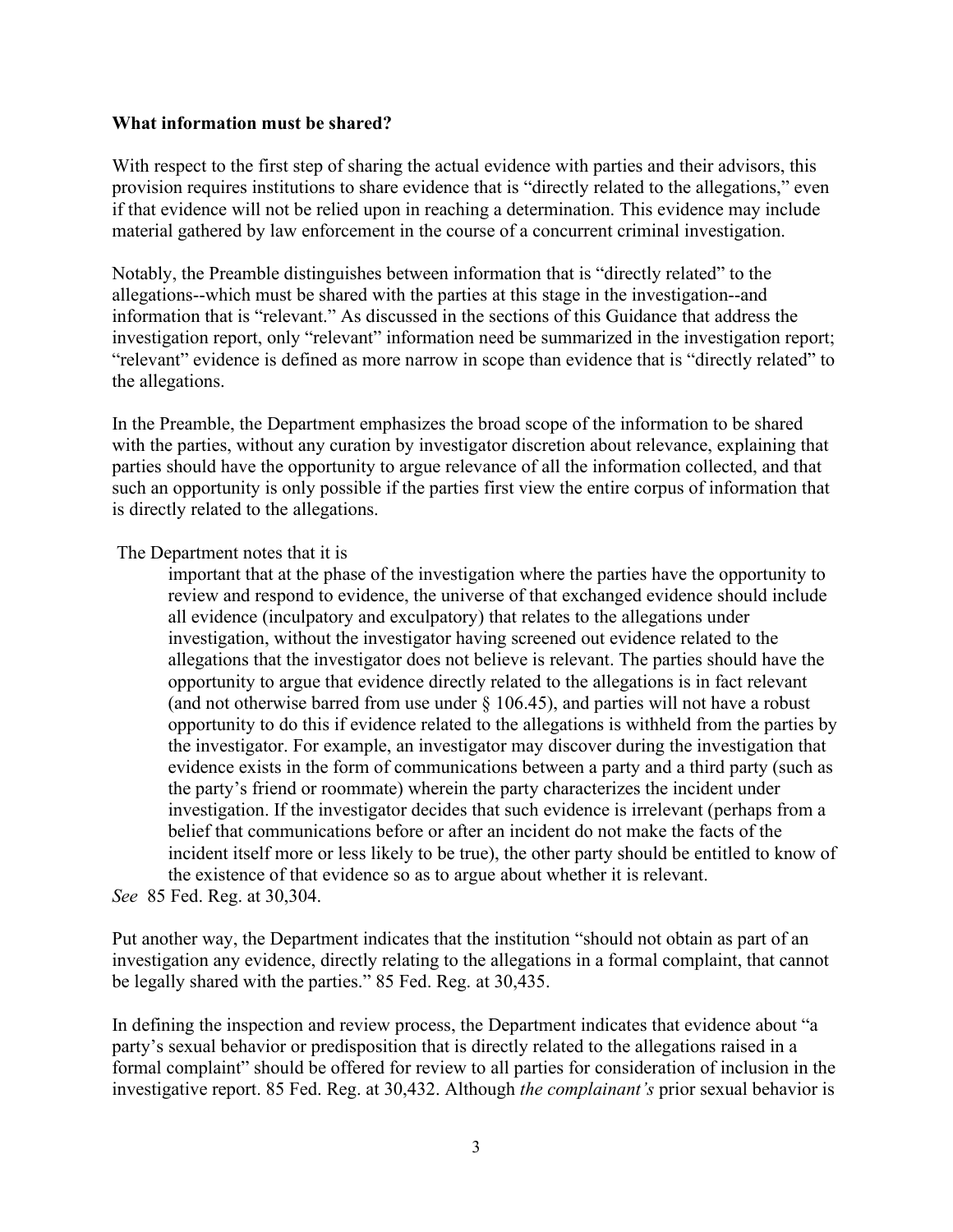"irrelevant" under the Final Rule, the institution nevertheless must share prior sexual history if such evidence is directly related to the allegations because it may be "offered to prove that someone other than the respondent committed the conduct alleged by the complainant or to prove consent." *Id*.

Also note that the Department identifies specific types of "education records," as defined under FERPA, that it has indicated may be shared if directly related to the allegations raised in the formal complaint, such as attendance records showing that a respondent was or was not in class on the date of an incident. *Id*.

## **Scope of the investigation**

In terms of the adequacy and thoroughness of the investigation itself, the Department acknowledges that institutions do not have the subpoena authority of a court, or the ability to depose witnesses, and declines to create "the same rights to discovery afforded to civil litigation parties or criminal defendants." 85 Fed. Reg. at 30,306. While this section does not address the scope of this investigatory obligation under such constraints, earlier in the Preamble, the Department acknowledged commenters that sought clarification on the extent of the institution's effort to collect relevant evidence. 85 Fed. Reg. at 30,292. The Department declined to narrow this provision (e.g., by stating that the burden is to gather evidence "reasonably available") or to broaden it (e.g., to require investigation of "all" leads or interviews of all witnesses), or to further specify steps an institution must take to gather evidence. In declining to provide such specificity regarding the institution's obligation to collect evidence, the Department stated that this provision, as written, "appropriately obligates a recipient to undertake a thorough search for relevant facts and evidence pertaining to a particular case, while operating under the constraints of conducting and concluding the investigation under designated, reasonably prompt time frames and without powers of subpoena." *Id*. The Department recognized that "such conditions limit the extensiveness or comprehensiveness of a recipient's efforts to gather evidence while reasonably expecting the recipient to gather evidence that is available. *Id*.

## **Redactions and the "Privilege Log"**

The Department does permit investigators to redact information that is not directly related to the allegations or that is otherwise barred from use, such as because of a legally-recognized and unwaived privilege. E.g.,  $\S$  106.45(b)(5)(i). Additionally, institutions may impose upon parties and their advisors restrictions or require non-disclosure agreements not to disseminate any of the evidence subject to inspection and review or use such evidence for any purpose unrelated to the Title IX grievance process, and indicates that an institution may require the parties to agree not to photograph or otherwise copy the evidence, including "sensitive" material such as nude images. *Id*. at 30,435.

But the Department warns that while an institution has "some discretion" as to what evidence is directly related to allegations raised in a formal complaint, the Department "may determine that a recipient violated § 106.45(b)(vi) if a recipient does not provide evidence that is directly related to allegations raised in a formal complaint to the parties for review and inspection." 85 Fed. Reg. at 30,423. Further on in the Preamble, the Department acknowledges that personally identifiable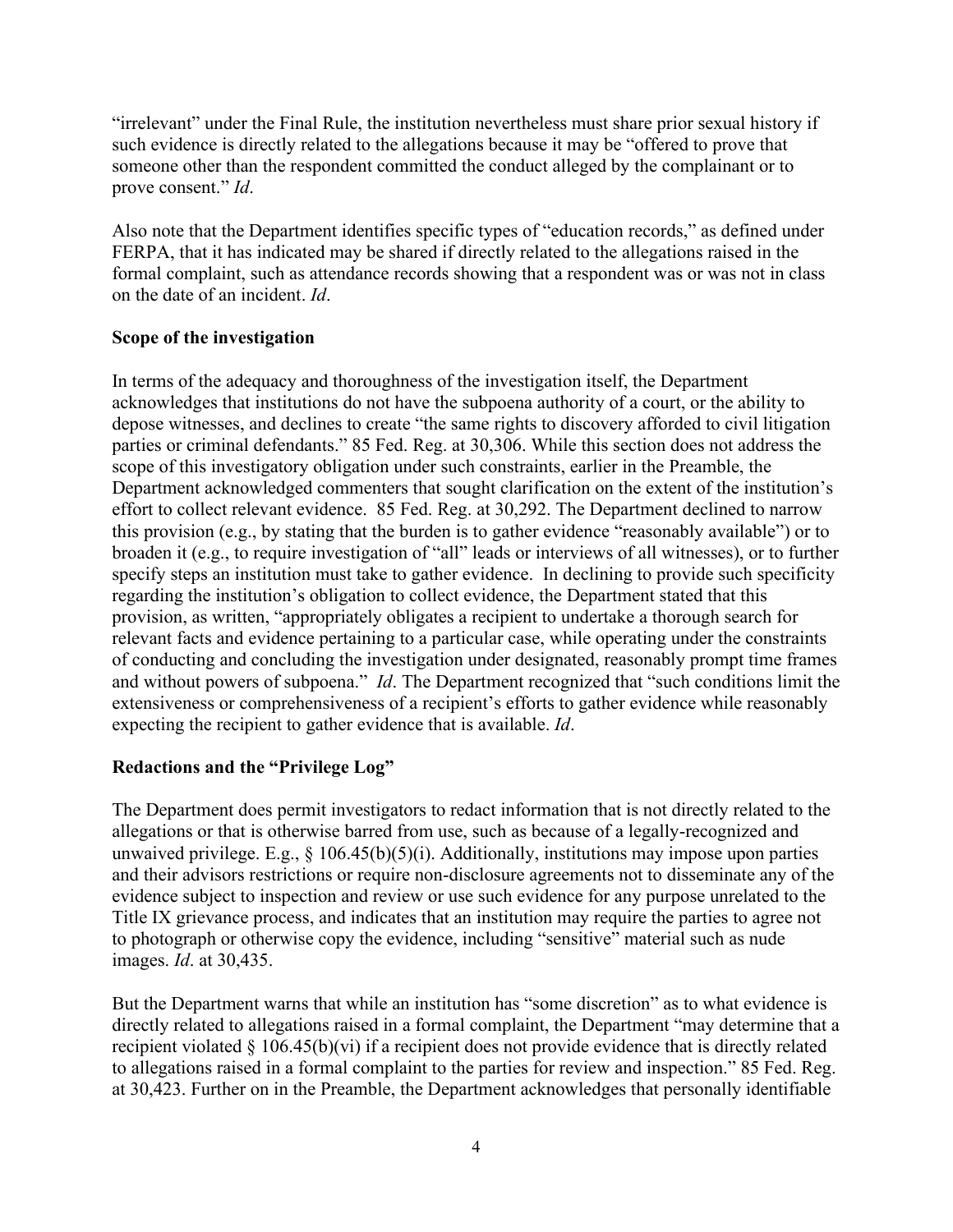information may be redacted from student records if the information is not directly related to the allegations in the formal complaint, but cautions institutions to be "judicious" and "not redact more information than necessary under the circumstances so as to fully comply with its obligations under § 106.45(b)." *Id.* at 30,429.

As a method to protect against such a finding, the Department suggests that the institution compile a document, akin to a privilege log in litigation, in which it "log[s] information that it does not produce and allow the parties to dispute whether the information is directly related to the allegations." The Department is careful to note that while it "does not impose a requirement to produce such a log during an investigation," institutions may choose to do so, and "may use such a log to demonstrate that both parties agreed certain evidence is not directly related to the allegations raised in a formal complaint." *See* 85 Fed. Reg. at 30,438.

Note that the Department's position throughout the Preamble is that if a conflict arises between Title IX and FERPA, Title IX governs. 85 Fed. Reg. at 30,426. As such, it indicates that FERPA does not require an institution to redact student "education records" shared among the parties in the course of the investigation that directly relate to the allegations raised in the formal complaint "because the evidence directly relates to allegations by a complainant against a respondent and, thus, constitutes an education record of both the complainant and a respondent." *Id*. at 30,427.

## **Review and Inspection Process**

The regulations provide that the parties shall have ten (business or calendar, in the institution's discretion) days to review the evidence shared and to provide a response. This ten-day timeframe, especially when combined with the second ten-day timeframe for reviewing and responding to the investigation report, could add to the length of investigations. If the parties seek to offer additional evidence after reviewing an initial round of shared evidence and/or the investigation report, the length of the investigation could be extended even further due to an additional round of sharing evidence/investigation reports for party review and response.

Perhaps acknowledging how these repeated cycles of evidence collection, sharing, review and response can significantly extend investigation times, the Preamble provides as follows:

A recipient may require all parties to submit any evidence that they would like the investigator to consider prior to when the parties' time to inspect and review evidence begins. Alternatively, a recipient may choose to allow both parties to provide additional evidence in response to their inspection and review of the evidence under §  $106.45(b)(5)(vi)$  and also an opportunity to respond to the other party's additional evidence. Similarly, a recipient has discretion to choose whether to provide a copy of each party's written response to the other party to ensure a fair and transparent process and to allow the parties to adequately prepare for any hearing that is required or provided under the grievance process.

85 Fed. Reg. at 30,307. Thus, balancing against the two ten-day review and response periods are institutions' rights to place limits on the timeframes for parties to proffer evidence and